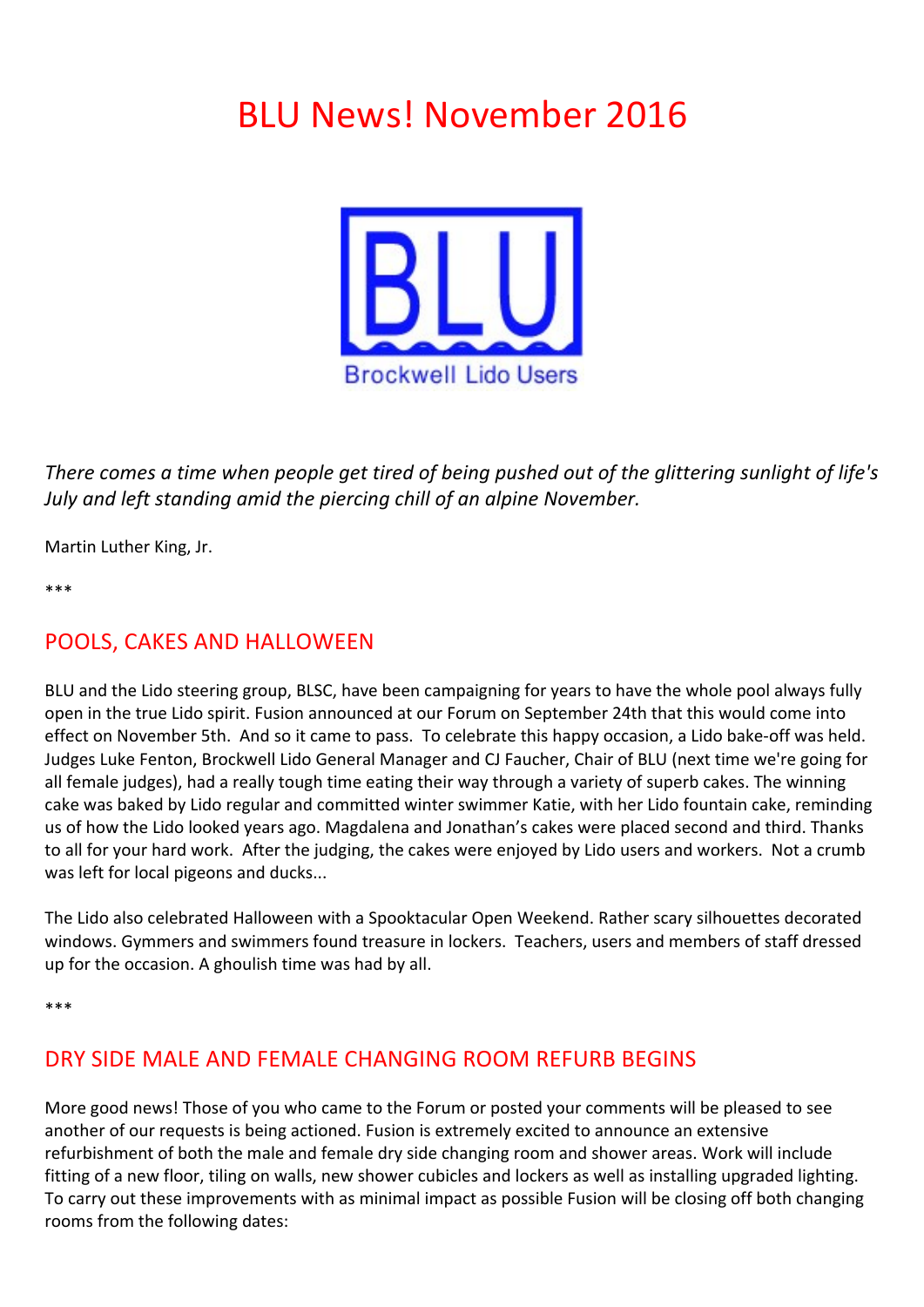#### Male dry side changing rooms: Monday 14th November to Sunday, 1st January 2017

#### Female dry side changing rooms: Monday, 21st November to Sunday 1st January 2017

While the refurbishment takes place, the wet side changing rooms will be accessible for all users throughout the centre opening times. Additional lockers are being made available in the dry side corridor. The spa will remain open and will be accessible through the gym. Fusion politely ask that during this time, all customers dry off as much as possible whilst moving around the centre, specifically from spa area via the gym to wet side changing rooms, in order to keep the gym floor as dry as possible to avoid accidents.

Fusion would like to thank you in advance for your patience whilst these exciting works take place. If you have any questions please do not hesitate in contacting a member of the Fusion team.

#### CRISIS AND CHRISTMAS DAY SWIM

Join up! Saturday10th December, midday, the Brockwell Lido swim for Crisis. Swim alone or in a team or four, it costs £22.32 to enter, per person, this is the cost of a night at Crisis. You'll be swimming widths not lengths...and given past swims for Crisis, the turnout has been superb. Let's see if we can do better this year.

Sunday 25th December Christmas Day swim. Bookings go live from Monday 14th November. Donations on the day for swimmers and spectators. Book early, as numbers are limited.

## THE LIDO CAFE

The Lido Cafe is currently opening to swimmers FOR DRINKS ONLY at 8.15am. Regular opening is at 9am for breakfast, brunch, cakes and coffee. When the water temperature drops below 10 degrees, swimmers are entitled to half price hot drinks. That'll be now then. Last drinks orders are at 4.30pm and closing is at 5pm. Look out for new items on the menu. The Lido cafe is now taking festive bookings for up to 65 people. Open for dinner on two nights only, 9th and 16th December. Their Christmas menu is enticing! Book early to save disappointment. They'll be closed on 24, 25, 26, 27 December and 1 January 2017.

#### LIDO'S 80th CELEBRATIONS. WE NEED YOUR SUGGESTIONS NOW!

2017 will see the 80th anniversary of the Lido opening in 1937. At the opening ceremony on July 10th 1937, the Mayor of Lambeth threw a schoolgirl into the pool. Who can we throw into the pool at the 80th celebrations? Let us know how you would like to celebrate. You can email BLU on info@brockwelllido.com, tweet us @BrockwellLido or contact us on Facebook, tweet Fusion @Brockwell Lido or send them a message on Facebook. We're making plans now. All ideas are welcome.

#### COLD WATER SWIMMING DOS AND DON'TS

New to cold water swimming? PLEASE TAKE CARE AND READ THE RULES on our website. Do not push yourself until you feel dizzy or get hypothermia, it's no fun. We all like a challenge, but there are plenty of other ways to test yourself without making yourself sick. The best way to ease into cold-water swimming is to swim throughout the year, allowing your body to gradually acclimatise to the change in water temperature. If you really want to give it a go, do a few strokes and then half a length and ease your way gently.